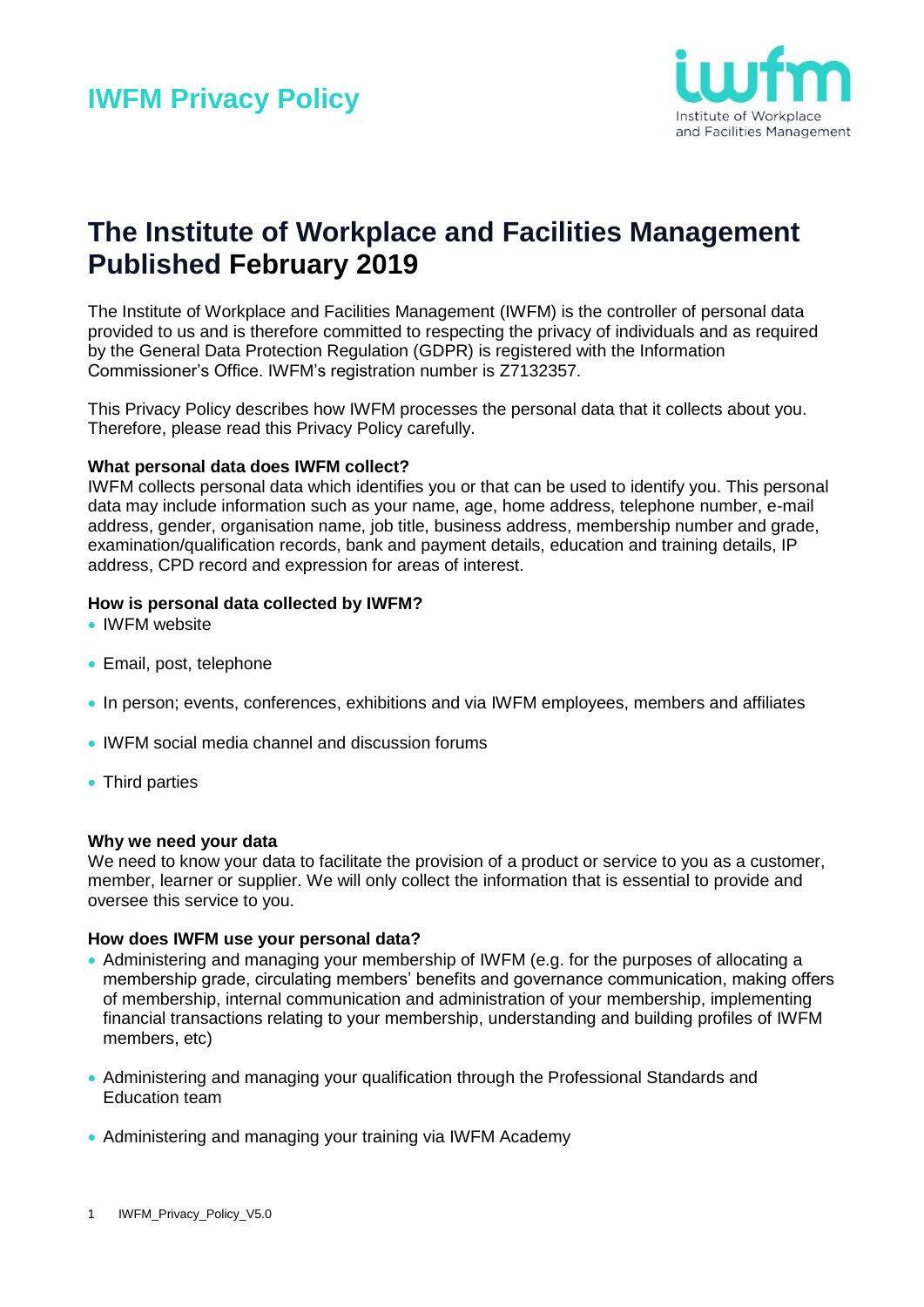- To communicate relevant CPD enhancement activities and processes
- Advertising, promoting and marketing the business, products, services and activities of IWFM that may be of interest to you (including without limitation, sending you e-mail notifications and otherwise alerting you to information regarding IWFM events and courses)
- Sending you e-mail notifications or e-newsletters and otherwise alerting you to information that IWFM believes may be of interest to you regarding other third parties' products, services and activities.
- To continue to develop the business, goods, services and activities of IWFM.
- To respond to enquiries and to keep you updated with the progression of any ongoing investigations
- The creation of an IWFM Register of Members

Personal Data will only be processed where one or more of the following conditions apply:

- You have provided us with explicit consent to process your data
- We have legitimate interests, which include processing Personal Data for the purposes of providing, improving and advertising our products, services and information
- Where such processing is necessary to perform a contractual agreement with you or in preparation of entering into a contract with you
- When necessary to comply with a legal obligation, resolve disputes and enforce our contractual agreements.
- When membership is provided as a benefit of a Qualification

## **The Use of Cookies**

IWFM's web site also makes use of 'cookies', which are small text files that contain a unique identification number written to a user's hard disk and read by a server program. Cookies are used to keep a record of your details in order to recognise you the next time you visit IWFM's web site. You are able to disable the use of cookies via your internet browser; however, this may mean that you will not be able to log in to IWFM's web site.

iwfm

For more information regarding the different types of cookies that our website makes use of, please refer to our [Cookie Policy](http://iwfm.org.uk/privacy/cookies) for further details.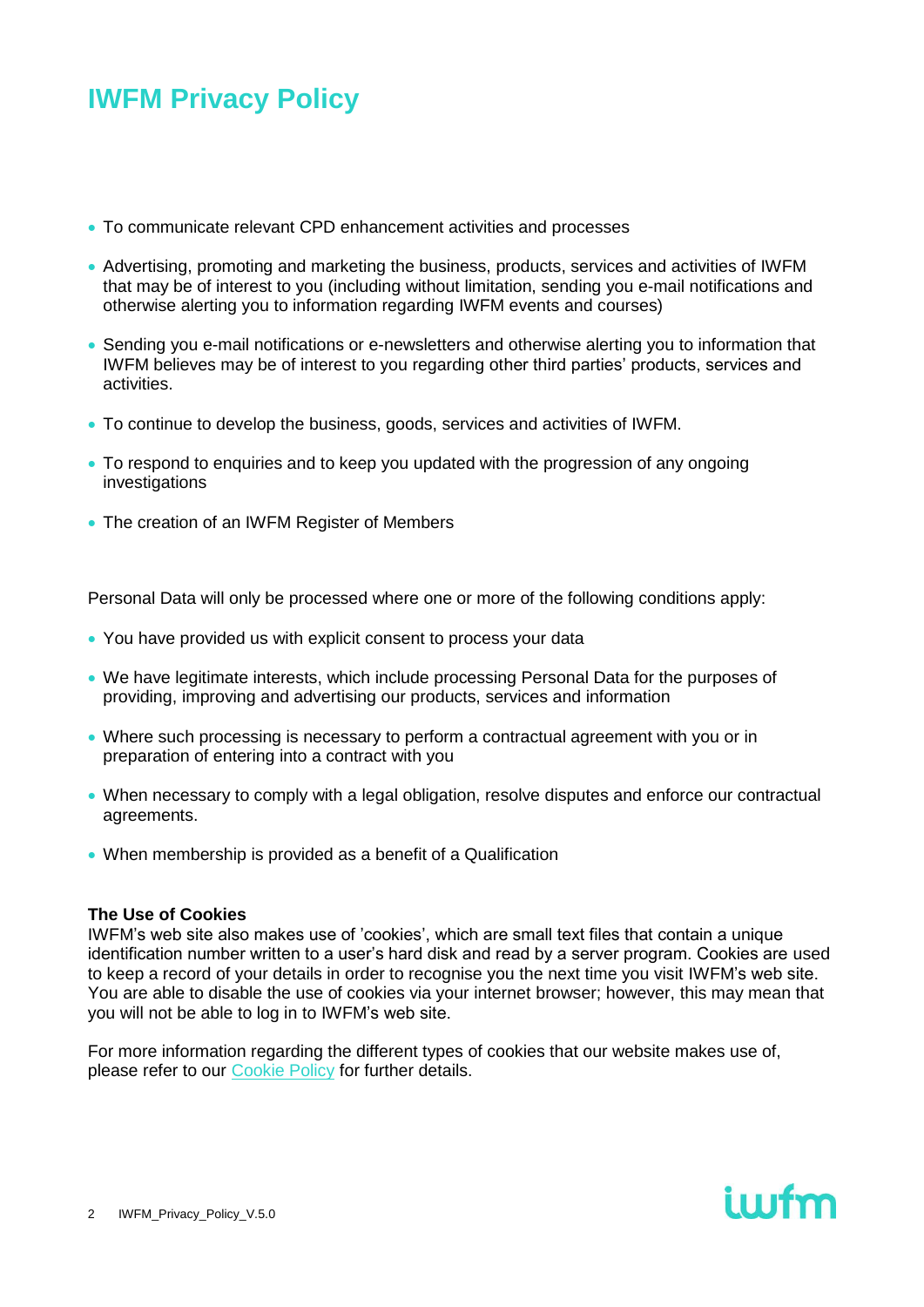#### **Links to other Websites**

IWFM's website may contain links to other sites not controlled or monitored by IWFM. These sites may independently send you cookies and collect data and information. IWFM is not responsible for, and does not accept any liability, for their actions or the content of their sites.

### **Who IWFM may disclose your personal data to**

All personal data is processed internally by our staff in the UK, however IWFM may share part or all of your personal data with the following third-party categories or persons:

- IWFM Regional/Special Interest Group representatives for the purpose of administering and managing your membership and member events. Such representatives are obliged to comply with a Code of Conduct in relation to their use and storage of your personal data.
- Business associates and trusted suppliers, data processors and contractors for the purposes of administering and managing your membership of IWFM and for the purposes of providing you with information, products and/or services requested by you and managing and administering such requests.
- Business associates, data processors and other trusted suppliers of goods or services for the purposes of providing you with information that IWFM believes may be of interest to you regarding IWFM's or its members' or other third parties' products and/or regulatory services.
- Government/Regulatory authorities, if legally required to do so, or if IWFM believes necessary in connection with an investigation of any activity that is illegal or may expose IWFM to any liability.
- IT hosting and maintenance
- For the purposes of event organisation, hosting platforms and venues.
- Third parties in connection with any proposed merger and/or acquisition, re-organisation, or sale of all or substantially all of IWFM's business.

#### **International Customers**

We may use data processors within your region to provide you with information relating to IWFM services. We have contracts in place with our data processors that dictate how your data is used and the period of which it is retained. Our data processors will not share your information with any other organisation apart from us.

## **Transfer of Personal Data Internationally**

Our staff are sometimes required to work overseas and therefore required to connect to external servers or data connections throughout their duration in any particular destination. By providing us with your data you acknowledge and agree to this potential requirement. Where personal data is transferred outside of the European Economic Area, appropriate safeguards have been implemented to ensure data is secure and privacy is protected to the same standard as it is in the EU. Data will never be intentionally shared with international organisations.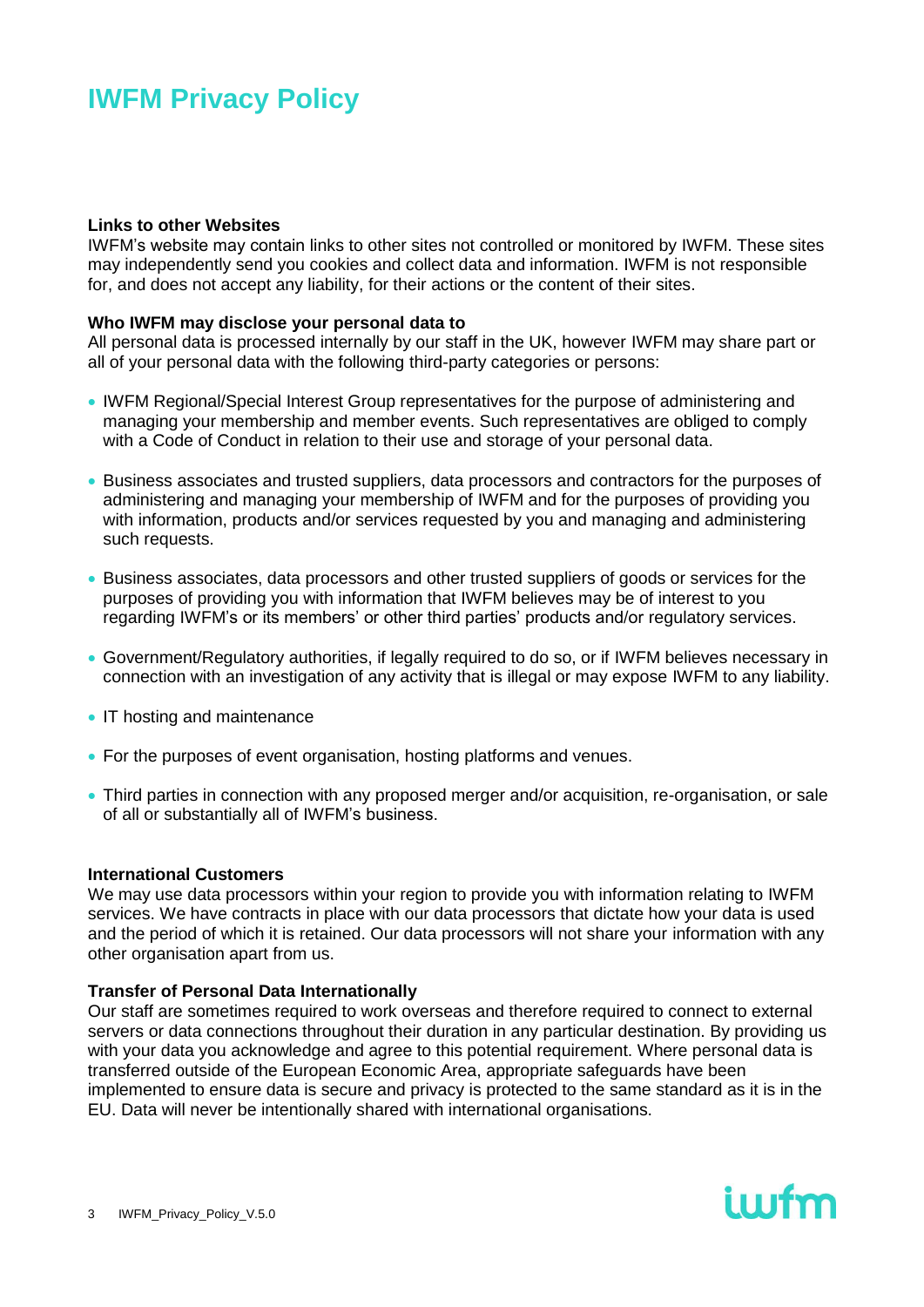#### **Security**

IWFM takes all reasonable steps to ensure that the personal data you disclose to IWFM remains in a secure environment. However, IWFM cannot and does not guarantee that your personal data will be free from unauthorised interception or access and except in cases of fraud by IWFM, IWFM shall not be liable to you for any losses caused by any such unauthorised interception or access.

IWFM is committed to protecting the personal data you supply to us. Information collected will be relevant to the purposes for which it is intended, and we will do our utmost to ensure that such data will be accurate and complete. Whenever personal data is obtained from you, you can request the information as to how that data will be used.

### **Data Retention**

IWFM will retain information you have supplied to us for no longer than is necessary for the purposes of which it is being processed or as long as the law requires.

- Financial records will be kept for six years
- Qualification data will be kept permanently
- Member specific data will be kept for two years, to comply with the two year re-join period unless the individual is still subscribed to receive communication from us, or a legal or financial obligation requires us to retain the data.
- Individuals who have unsubscribed from all communications and who are no longer using a IWFM service or product, will be removed from the system, providing there are no other legal or financial obligations compelling us to retain the data.

## **Your Rights**

Right to Withdraw Consent

It is IWFM's intention to give individuals as much control as is reasonably possible over how their personal data is processed by IWFM. Accordingly, you are able to amend your preferences at any time to opt-in or opt-out of communications. Please note, the right to withdraw consent does not override any legal requirements stipulating data processing.

If you wish to amend your consent preferences for receiving communications, please do so either by logging in to the website and amending your preference settings, or by following the opt-out procedures described in the relevant communication or by [contacting IWFM](https://www.iwfm.org.uk/contact).

#### **Review, Correction, Access, Questions, and Comments**

If at any time you wish to update the personal data you have provided to IWFM; wish to see IWFM's records relating to your personal data; if you have any questions or comments about IWFM's privacy practices; or if you wish to exercise your right to erasure please [contact IWFM.](https://www.iwfm.org.uk/contact)

#### **Making a Complaint**

IWFM is committed to protecting your personal data as explained in this Privacy Policy, however, if you have any reason to complain, please email our Data Protection Officer on